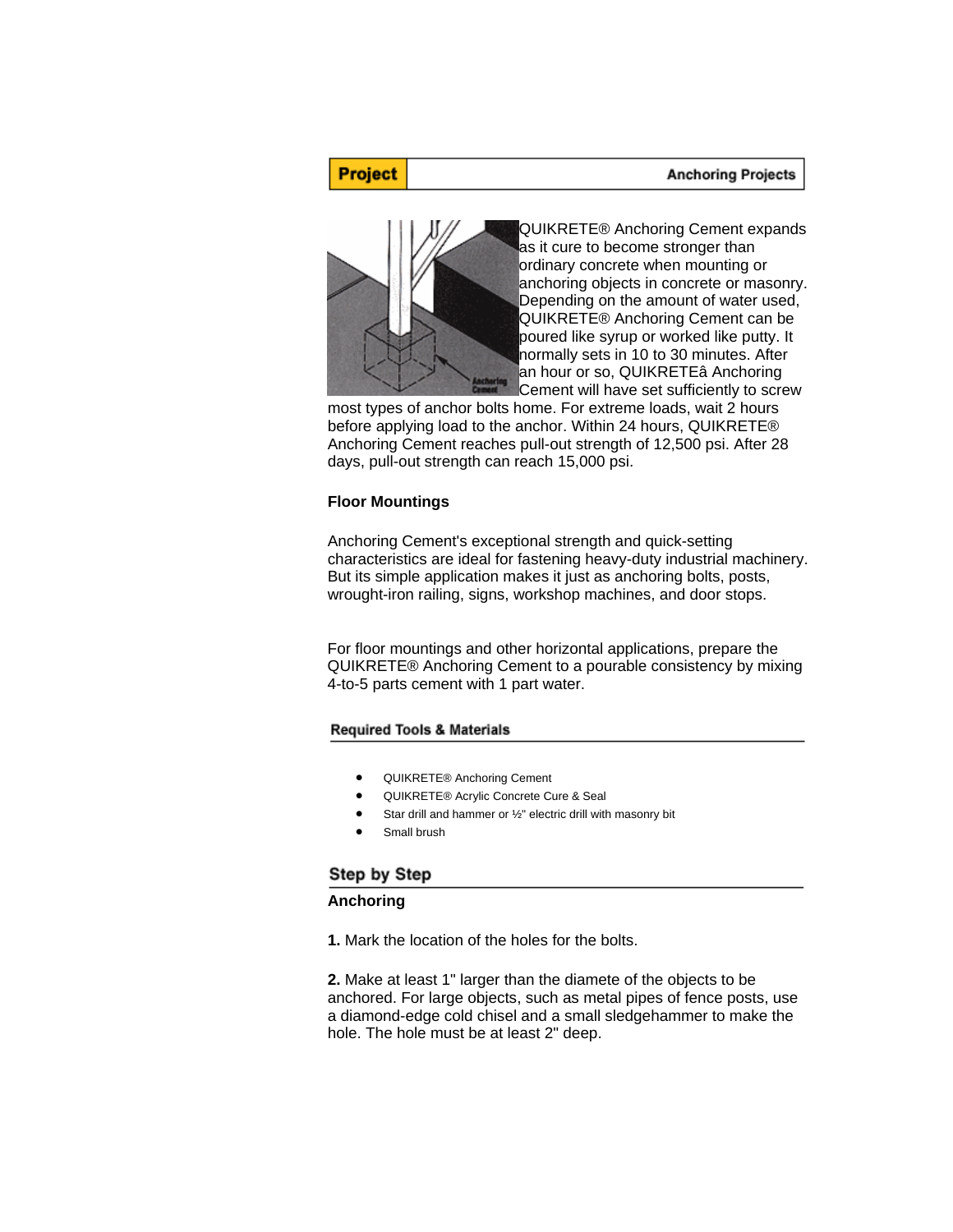

**3.** Brush all the dirt, dust, and other loose material from the hole. Dampen the interior of the hole.

**4.** Insert the object to be anchored and pour the prepared mix into the hole to the surface level. Anchoring Cement can also be packed in with a towel; when using this method, be sure to completely fill the hole.



**5.** Hold the object being anchored in place until the mix begins to stiffen. This will depend on the amount of water used to prepare the mix.



**6.** Wait about 45 minutes before fastening anything to the bolt or post to allow the mix to achieve a final set.



**For Best Results** 

Use only clean water and containers to prepare the mix.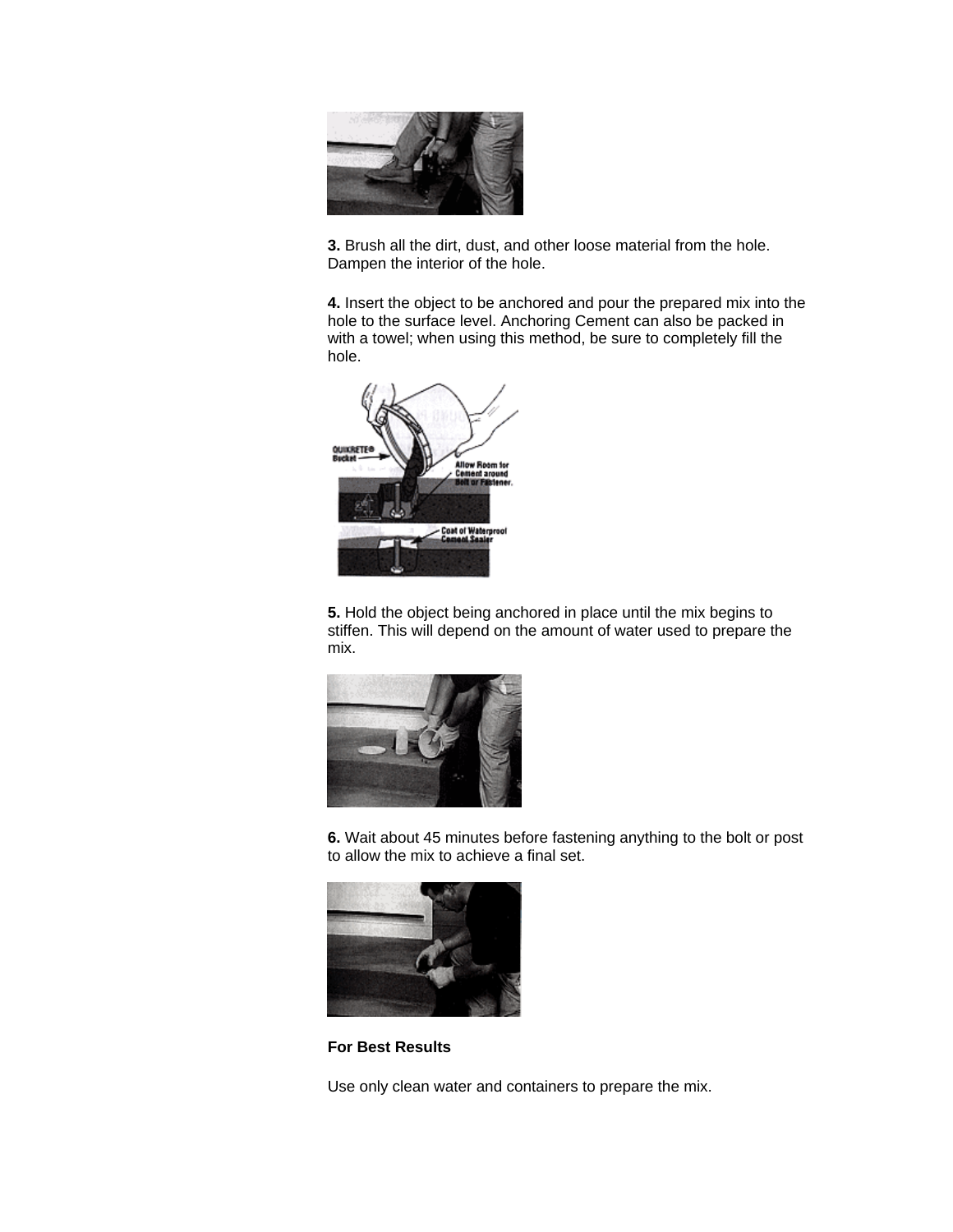Apply a coat of QUIKRETE® Acrylic Concrete Cure & Seal to all outside projects or areas exposed to dampness or moisture after the mix obtains a final set.

Use QUIKRETE® Concrete And Asphalt Cleaner to make certain that any oil or other film that could prevent bonding has been cleaned from the hole.

## **Wall Mountings**

QUIKRETE® Anchoring Cement's quick setup time and great strength make it the ideal choice for a wide range of vertical anchoring projects, including bolts, brackets, hooks, racks, shelves, pulleys, and awning and canopy mounts. For vertical installations, decrease the amount of water in the mix so it reaches a putty-like texture.

#### **Required Tools & Materials**

- QUIKRETE® Anchoring Cement
- QUIKRETE® Acrylic Concrete Cure & Seal
- Small drill and hammer or 1/2" electric drill with masonry bit
- Small brush and trowel

# Step by Step

## **Anchoring**

**1.** Mark on the concrete the location of the hole(s) for the hook or mounting bolts.

**2.** Make a hole at least 2" deep and about 3 times the diameter of the bolt or hook to be inserted.

**3.** Brush all dirt, dust, or loose material out of the hole.



**4.** Dampen the interior of the hole; leave no standing water. Insert the hook or bolt and pack the prepared mix firmly around it to just above the surface level. Prepare only as much mix as can be applied in 10 minutes.